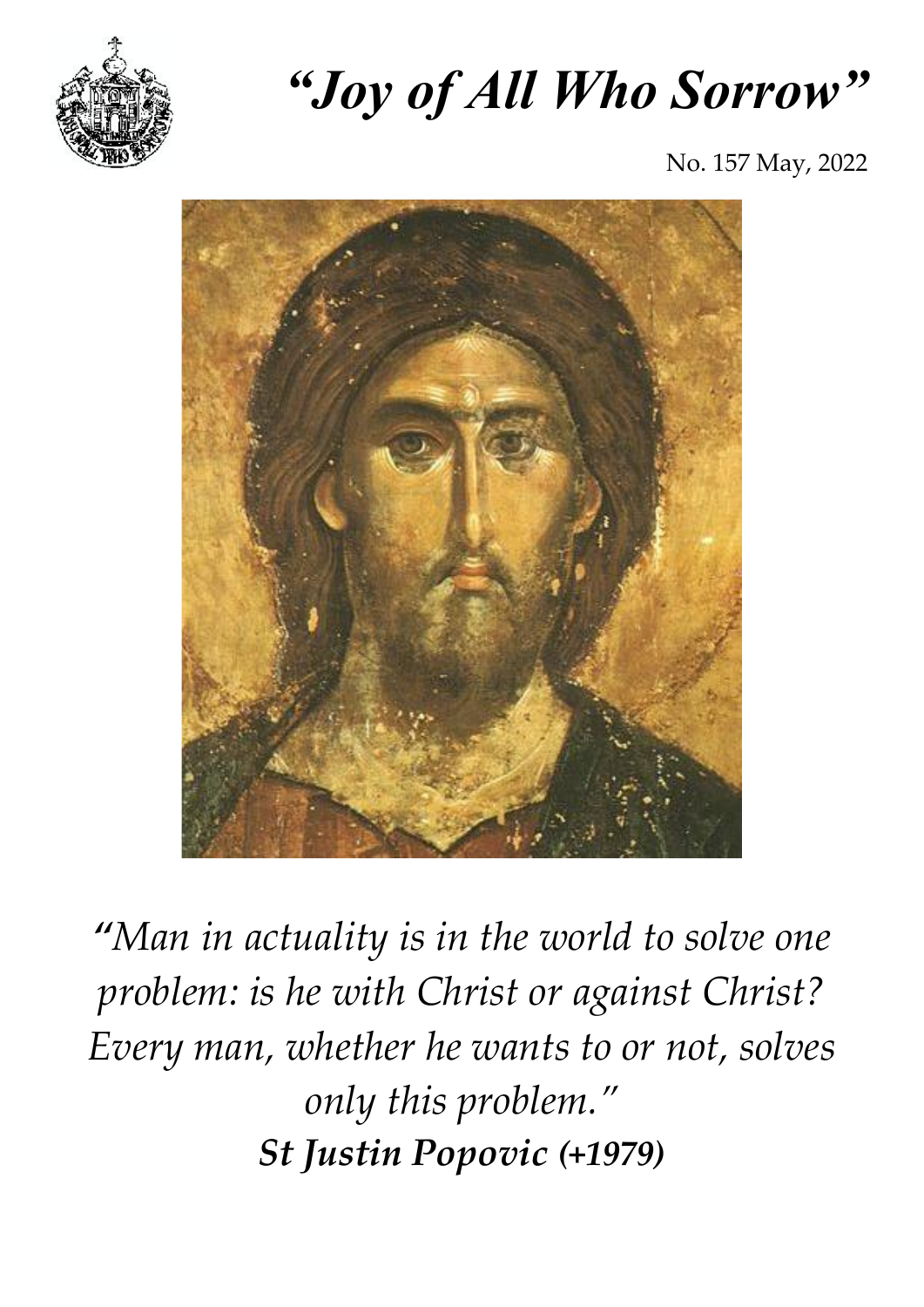## *Notes & Jottings*

#### **HOLY WEEK & SERVICES SINCE PASCHA**

Sadly, in the week leading up to Palm Sunday, Fr Antony has been unable to serve due to a health problem. However, we were still able to hold the full round of Reader services throughout Holy Week led by Fr Dcn Andrew. For Pascha itself some of the community were able to go to the Parish of St Alexander Nevsky in Norwich and were made very welcome by Fr Spasmir. In the afternoon many of us then gathered again for Paschal Vespers followed by our usual Easter Party. At the present time with the uncertainty around Fr Antony's health, please contact Fr Dcn Andrew or Dcn Mark if you want to check whether there will be Holy Communion.

#### **SUPPORT FOR THE HOLY LAND**

We were able to send £100 to the traditional diocesan collection on Palm Sunday for the support of the convents in Jerusalem.

#### **RECENT ACQUISITIONS**

A very large bookcase has been donated to the college by Nun Melangell of Walsingham. She also kindly included the top half of a dresser which is useful for the coffee mugs in the breakfast room. We are grateful for this generous gift.

Also, the impressive new Paschal Ikon arrived in Holy Week and is now in the collegiate church. We are delighted with the ikon and it is a great asset for our community. Also, earlier in the year, we acquired an ikon of St Antony the Great.

#### **CHOTKI IN STOCK**

We have a supply of black wool prayer ropes (chotki) available now at the back of the church or through the St George Information Service [here.](http://sgois.co.uk/index.php/store/item/chotki_prayer_ropes) These retail at:

**33 knots - £6.00 50 knots - £8.00 100 knots - £16.00**

#### **NAMEDAYS**

To all who are celebrating a Nameday at this time we send Congratulations and wish you

4 May – **Holy Martyr Philippa of Perge** – Matushka Philippa Steer 6 May – **Holy Great-Martyr George** – George Tattum-Smith 6 May – **Holy Martyr Alexandra** – Alexandra Sacaliuc 8 May – **Holy Apostle & Evangelist Mark** – Deacon Mark Tattum-Smith 15 May – **Saints Boris & Gleb** – Boris Jermy, Gleb Jermy 18 May – **New Monk-Martyr Efrem of Nea Makri** – Efrem Carrasco 21 May – **Holy Apostle & Evangelist John the Theologian** – John Andrews 22 May – **Holy Martyr Christopher of Lycia** – Reader Christopher Dive 24 May – **St Cyril, Enlightener of the Slavs** – H.H. Patriarch Kirill 26 May – **Holy Martyr Alexander of Rome** – Alexander Weston